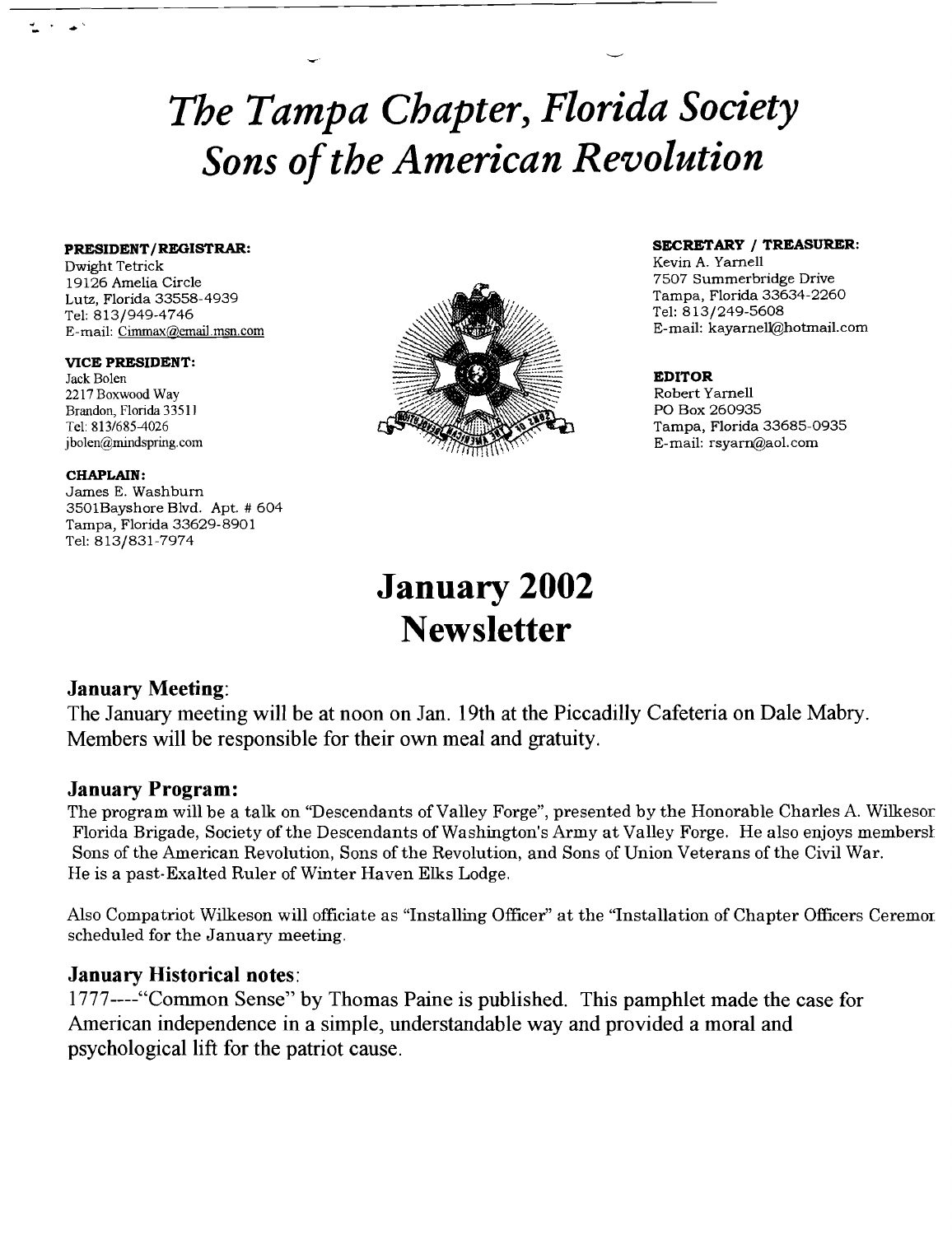## 1777---- Gen. Washington and his army followed up their success at Trenton with a victory at Princeton.

Minutes of the Tampa Chapter SAR meeting, December 15, 2002

The meeting was called to order by President Tetrick at 12:00.

J

Jim Washburn offered the invocation. The secretary led the pledge to the flag and the President led the SAR pledge.

Members present were Marty Miller, Dwight Tetrick, Jim Chambers, Jim Washburn, Ted Dickerson, Barry Rich, Robert Yarnell, Daniel Stutzman, Elwin Thrasher, Jack Bolen, Kirby Halbert, Walter Wishart, Fred Patton, and Kevin Yarnell.

Welcome guests were Helen Halbet, Jane Dickerson, Billie Washburn, June Bolen, and June Patton. Regional Vice President Larry Bradley was also in attendance.

The president called on the members to introduce the spouses present at the meeting.

In order to accommodate the schedule of our speaker, the meeting dismissed to lunch immediately.

Following lunch, President Tetrick introduced Vice President Yarnell who, in turn, introduced our guest speaker. Paula Stahel works in the area of personal history. She is a board member of the Association of Personal Historians. She talked on the importance of writing a personal history.

Ms. Stahel's talk was most persuasive. She suggested at least three reasons to make an effort at writing a personal history. 1. There seems to be a health benefit to writing about emotional experiences. 2. The benefits to the writer's children and grandchildren can be significant, often more than we might appreciate. 3. The stories can teach lessons to others as well as to ourselves.

A question and comment period followed. The president presented Ms. Stahel with a SAR pen in appreciation for her presentation.

President Tetrick proceeded with the business meeting.

The minutes were approved as printed.

The secretary/ treasurer reported that 2002 dues collection is nearly finished. Only 6 current members have yet to renew their membership. The treasury has a balance of \$2678.26.

Larry Bradley commented on the reasons for the new, earlier state deadline for dues.

Bob Yarnell apologized for glitches in the previous two newsletters. He believes the kinks are worked out. The president commented that the chapter would begin emailing the newsletter to those capable of receiving it electronically and who are agreeable to that format. The new method is likely to save the chapter a fair amount of postage expense. (contact Bob Yarnell if you would like to receive the newsletter online) Jim Washburn apologized for his absence for the last few meetings.

The president swore in to office our newest members, Walter Wishart and Daniel Stutzman. Both received their membership certificates.

Ted Dickerson won the 50-50 drawing. The chapter's share was \$11.00.

The recessional was said followed by the benediction offered by Jim Washburn. The meeting was adjourned at 1:30 p.m.